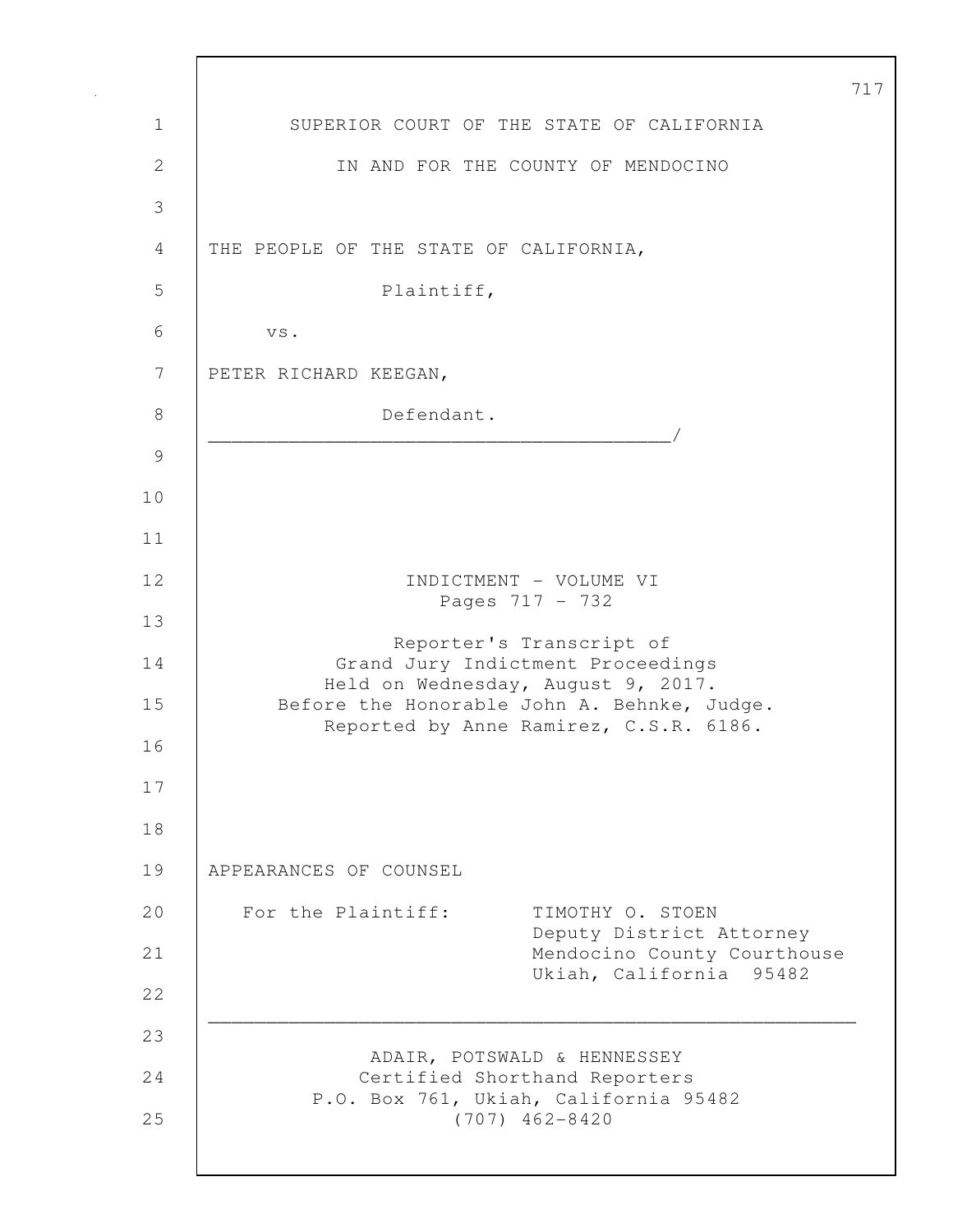1 (Proceedings held on Wednesday, August 9, 2017.) 2  $- - -$ 3 (Roll call taken; all jurors present.) 4 JURY FOREPERSON: We're all here and accounted 5 for. 6 Thanks, everybody, for coming back, hopefully 7 for the last day. And I think we have --8 | MR. STOEN: First of all, I want to thank you 9 all for showing up once again and for your attention in 10 this case, and I just need to make a brief statement in 11 the beginning. 12 I presume yesterday you conferred about the 13 issue of whether you wanted our office to obtain 14 additional exculpatory evidence as requested by 15 Dr. Keegan. So I understand you did consider that issue 16 and that a result occurred, and I need that to be 17 announced as to what that result was and a statement as 18 to whether that was a majority vote of the grand jurors. 19 JURY FOREPERSON: Yes. We actually voted on 20 three separate items: The first being if we were to 21 consider -- to consider if we would pursue additional 22 records from the state regarding the prescriptions, and 23 the vote was a majority vote to not pursue additional 24 records. 25 MR. STOEN: You don't have to give me the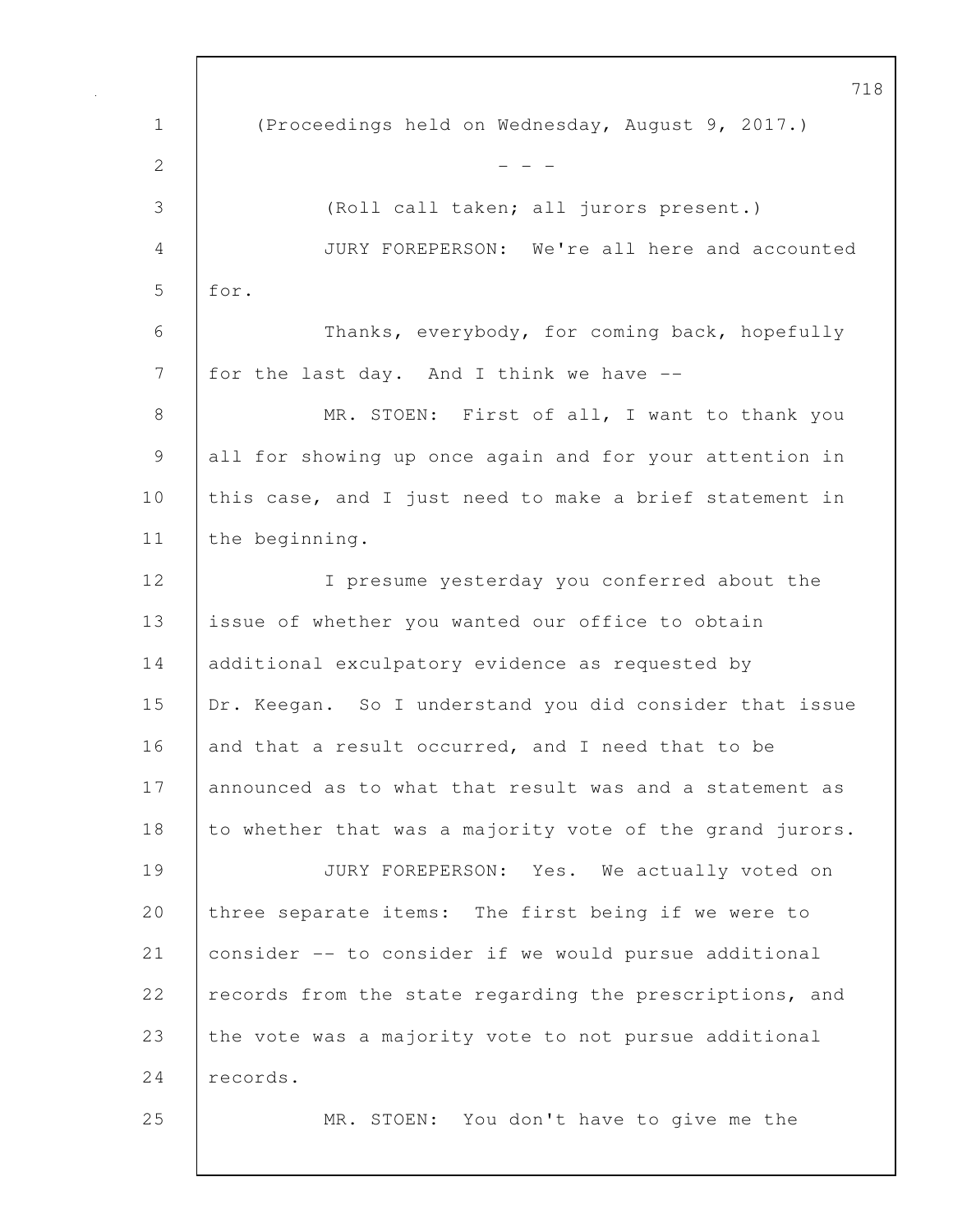719 1 count of the vote. I just need to know what the 2 | majority vote was. 3 JURY FOREPERSON: The majority. 4 MR. STOEN: The way you're stating it is 5 | fine. 6 JURY FOREPERSON: And the second item that we 7 considered is if we would -- we read through the letter 8 that he submitted to his attorney. He mentioned that 9 there were names bolded in a letter of witnesses that we 10 should ask to come. We read through the letter, 11 reviewed the additional witnesses, some of which we had 12 already heard from, the others we decided it would not 13 be necessary. 14 MR. STOEN: So you're talking about the 15 second-to-last exhibit, the two-and-a-half-page letter 16 that was submitted by Dr. Keegan. 17 | JURY FOREPERSON: Yes. 18 | MR. STOEN: Okay. 19 JURY FOREPERSON: And that was a majority vote 20 also. 21 | MR. STOEN: Okay. 22 JURY FOREPERSON: And the third item was to 23 pursue or not the computers and the data in those 24 computers. 25 | MR. STOEN: Okay.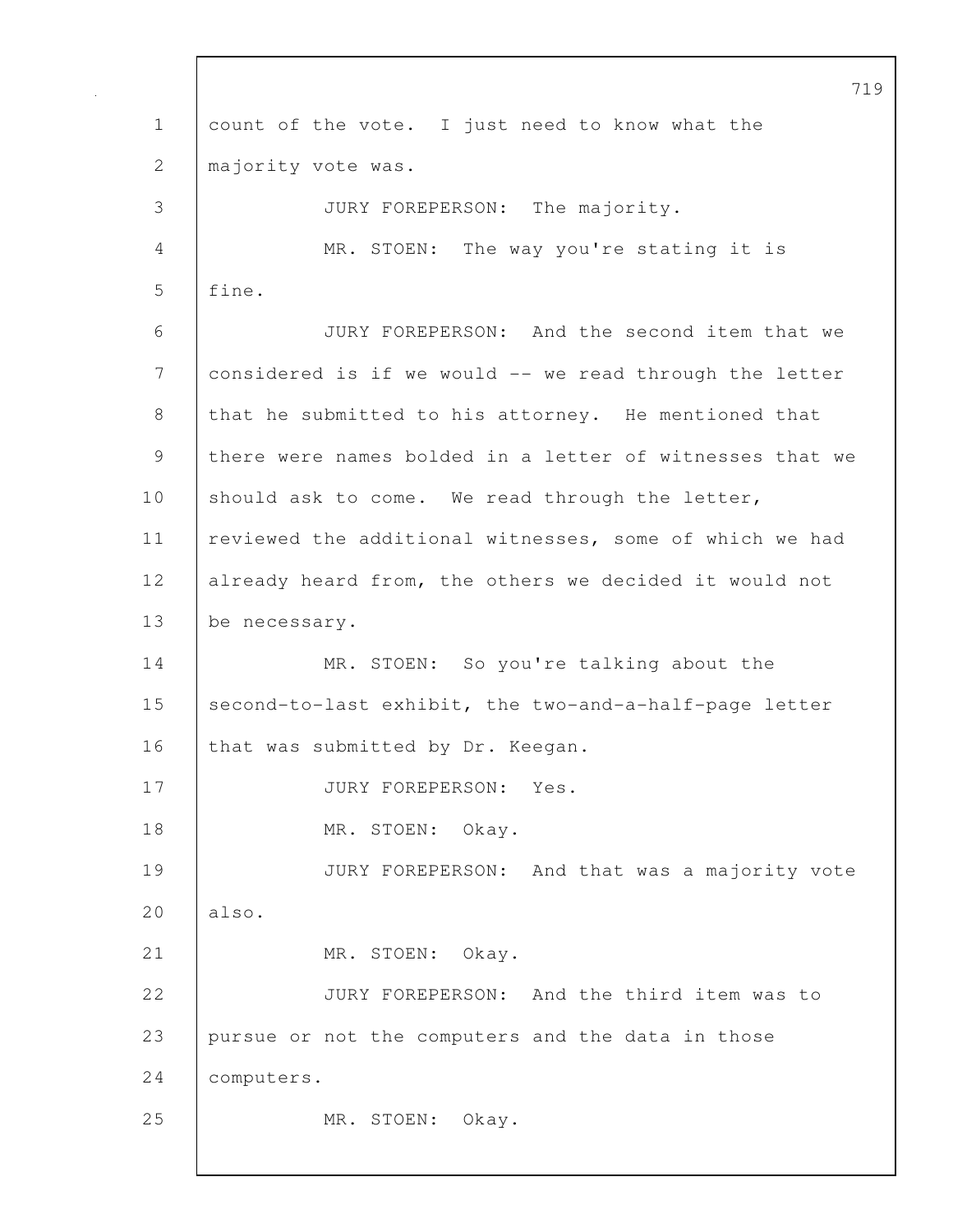720 1 JURY FOREPERSON: And we also took a vote, and 2 it was a majority that we would not pursue trying to get 3 ahold of the computers for the data. 4 MR. STOEN: That means that the evidence in 5 this case has concluded and now it becomes the 6 deliberations, which are in secret. I cannot be here, 7 | nor can the court reporter. The court reporter and I 8 will be in the back room if you need us for any 9 questions along the way, but it's all in your hands now. 10 So thanks again. 11 (Jurors retire to deliberate.)  $12$  - - -13 THE COURT: Let's convene in the closed grand 14 | jury proceeding. 15 | And I would call upon the foreperson to take 16 roll. 17 (Roll call taken; all jurors present.) 18 **JURY FOREPERSON:** We are all accounted for. 19 THE COURT: Okay. Did all of the grand jurors 20 voting on an indictment hear all of the testimony taken? 21 | JURY FOREPERSON: Yes. 22 THE COURT: Okay. And did at least 12 grand 23 iurors who heard all the evidence vote to find an 24 indictment? 25 JURY FOREPERSON: Yes.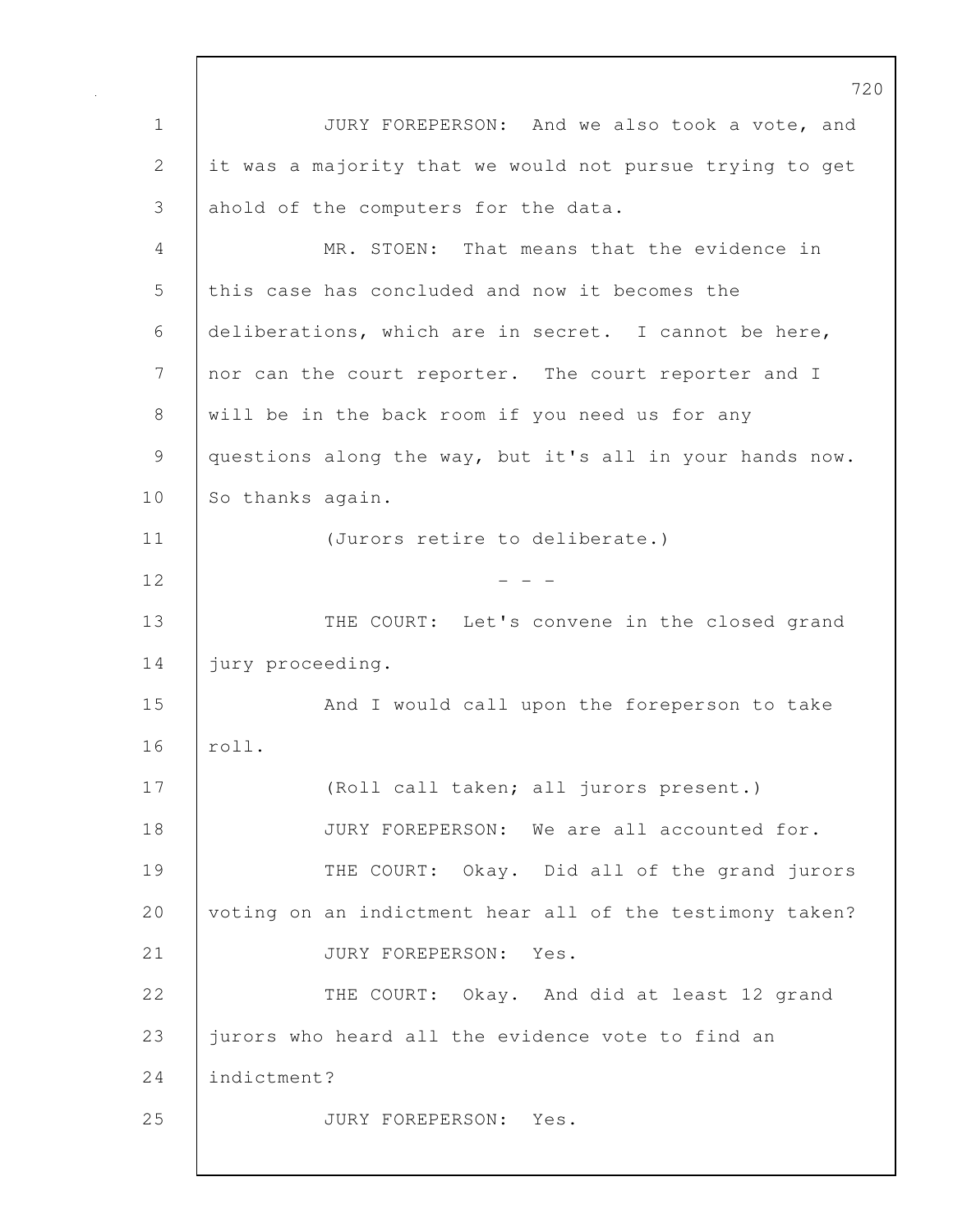721 1 THE COURT: So based on the statement of the 2 foreperson and the taking of the roll, I will find that 3 at least 12 of the grand jurors who heard all the 4 testimony voted to find this indictment. 5 And I will receive the indictment from the 6 foreperson at this time. 7 | MR. STOEN: I believe, Your Honor, that I --8 am I supposed to sign it as well? 9 | THE COURT: You know, I don't know the answer 10 | to that. 11 | MR. STOEN: I think so. 12 JURY FOREPERSON: Yes. And I haven't signed 13 it yet because my instructions said to sign it before -- 14 THE COURT: Before the Court. 15 JURY FOREPERSON: -- before the Court, yes. 16 THE COURT: So I would ask that you sign as 17 the foreperson at this time. And if there's a spot for 18 the Deputy DA to sign, I would have him sign as well. 19 | MR. STOEN: Thank you, Madam Foreperson. 20 THE COURT: Thank you. 21 Okay. I have before me a form of indictment, 22  $\vert$  a single count of murder in the second degree, felony 23 violation of 187, accusing Peter Richard Keegan of that 24 crime in between November 10 and November 11 of 2010. 25 And I'm going to hand it to the Clerk and direct that it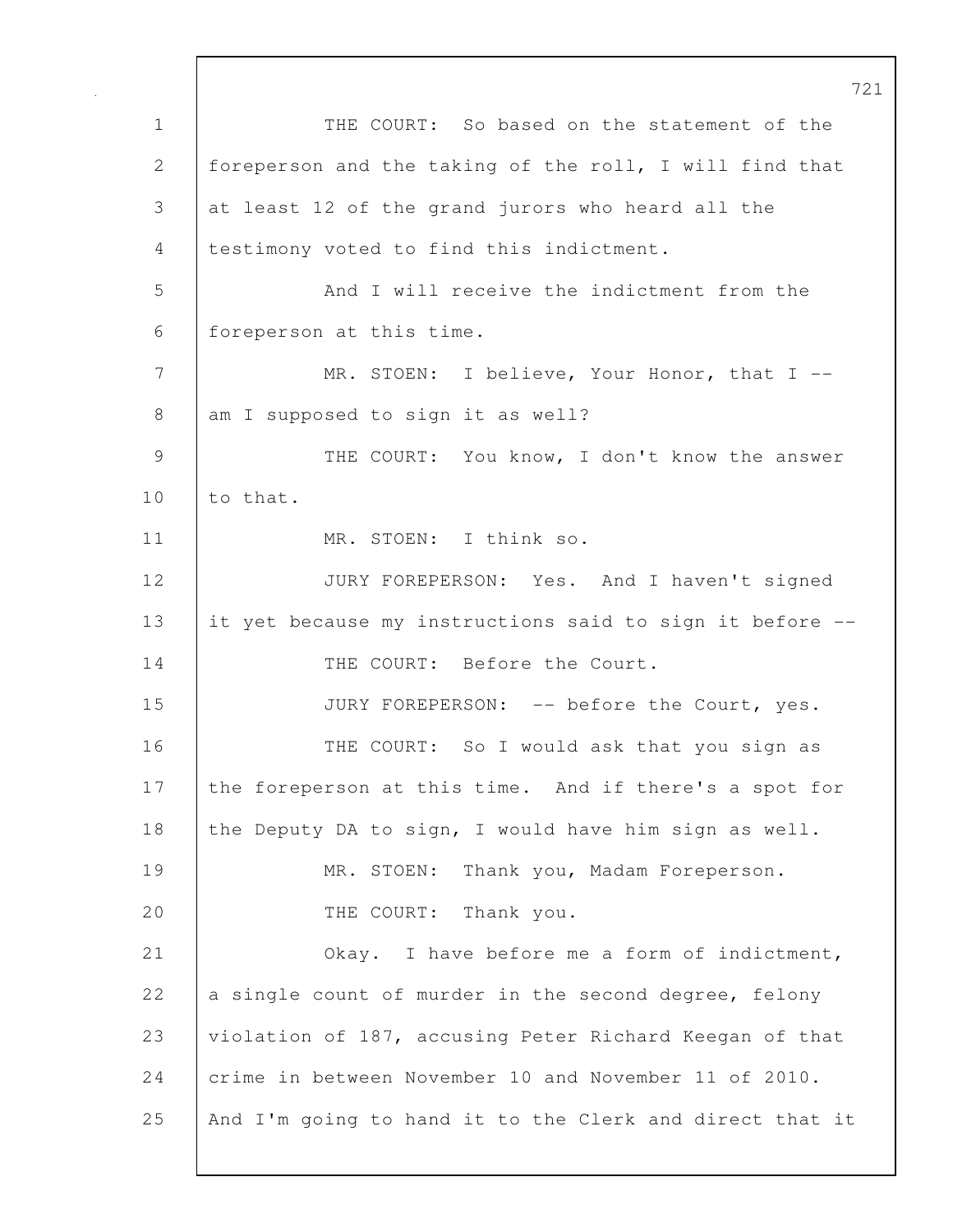722 1 be duly filed. 2 (Brief pause.) 3 THE COURT: Did you file it? 4 THE CLERK: I did. Did you want it back? 5 THE COURT: Yes. 6 So members of the grand jury are prohibited by 7 law from disclosing the fact of the indictment until 8 such time as the defendant has been arrested. 9 And I take it you've instructed the grand jury 10 with respect to their obligation not to disclose the 11 | conversations that they had with each other in the 12 course of the deliberations? 13 MR. STOEN: That has been done, Your Honor. 14 THE COURT: Okay. So what the Court will do 15 at this time is I'm going to order a transcript of the 16 grand jury proceedings from the court reporter. And the 17 transcript of any hearing that resulted in an indictment 18 is to be returned within ten calendar days under seal of 19 the court. Recognizing that that may be a little quick 20 | under the circumstances, if it is, I can extend it under 21 Penal Code Section 938.1 to 20 calendar days, or I can 22 extend it up to 20 calendar days more. 23 Is ten calendar days too soon? 24 | THE REPORTER: No. 25 THE COURT: Okay. Then the transcript should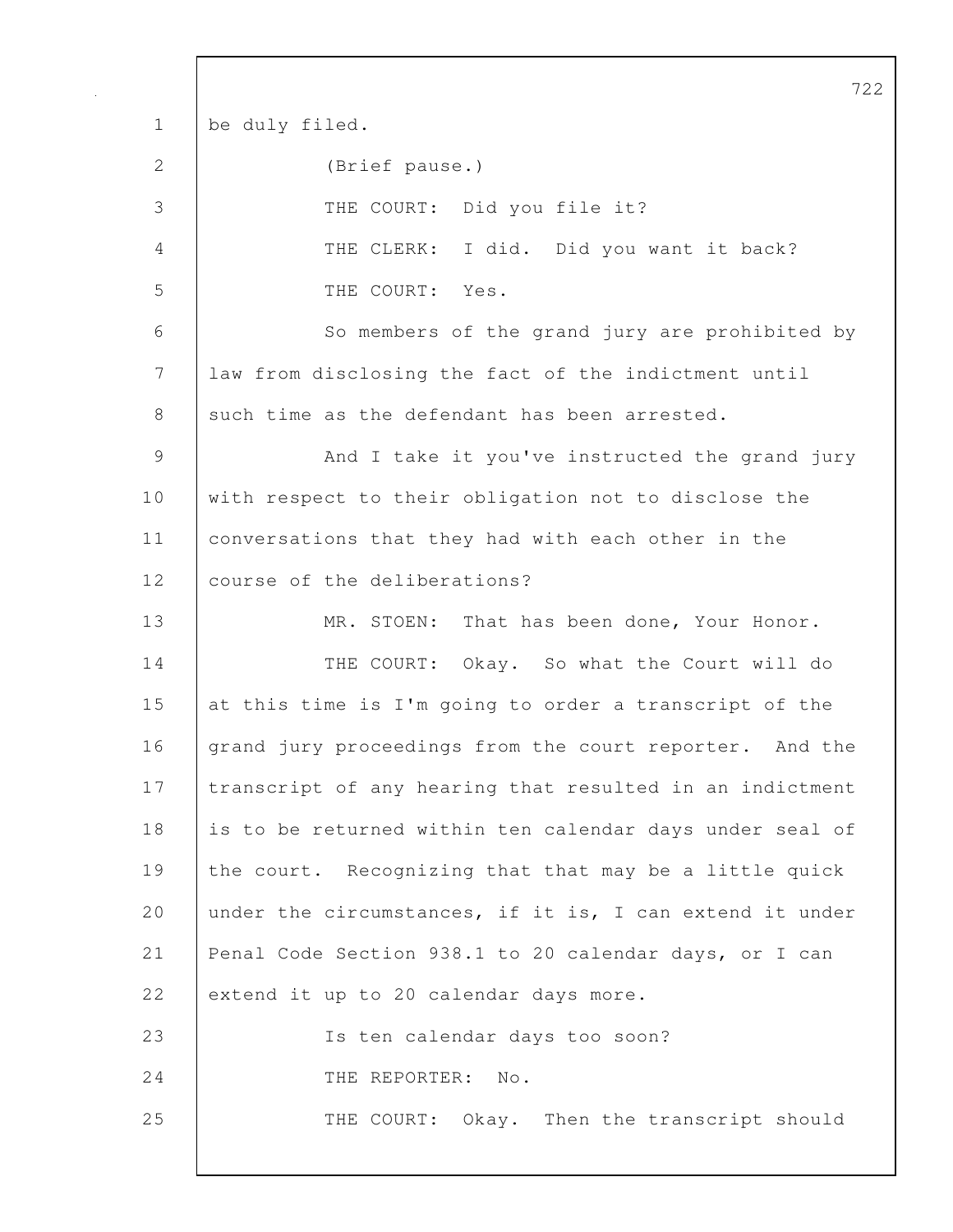1 be delivered within ten calendar days. 2 MR. STOEN: Your Honor, is there also a 3 requirement there be an additional ten days to be 4 allowed before any sort of a filing of a motion before 5 any revelation of the transcript by the defense? 6 THE COURT: Well, the way that works is the 7 transcript isn't open to the public until ten calendar 8 days after it's been given either to defense counsel or 9 to the defendant. Is that what you're referring to? 10 MR. STOEN: But I thought there was some 11 | reference that after the defense attorney gets it, that 12 he has ten days in which to file for some sort of a 13 | sealing order, if he wishes. 14 THE COURT: Well, there is a provision that 15 the defense counsel can bring a motion to keep the 16 proceedings under seal until the conclusion of the case. 17 I believe that's Penal Code Section 938.1(b). The 18 defense, in order to do that, has to show a substantial 19 probability -- I'm sorry -- I guess it's a reasonable 20 likelihood that it would prejudice the defense. And so 21 it can't be made public until ten days after the defense 22  $has it.$ 23 MR. STOEN: That was my point, right. 24 THE COURT: And then during that ten-day 25 period, the defense would have the ability to make a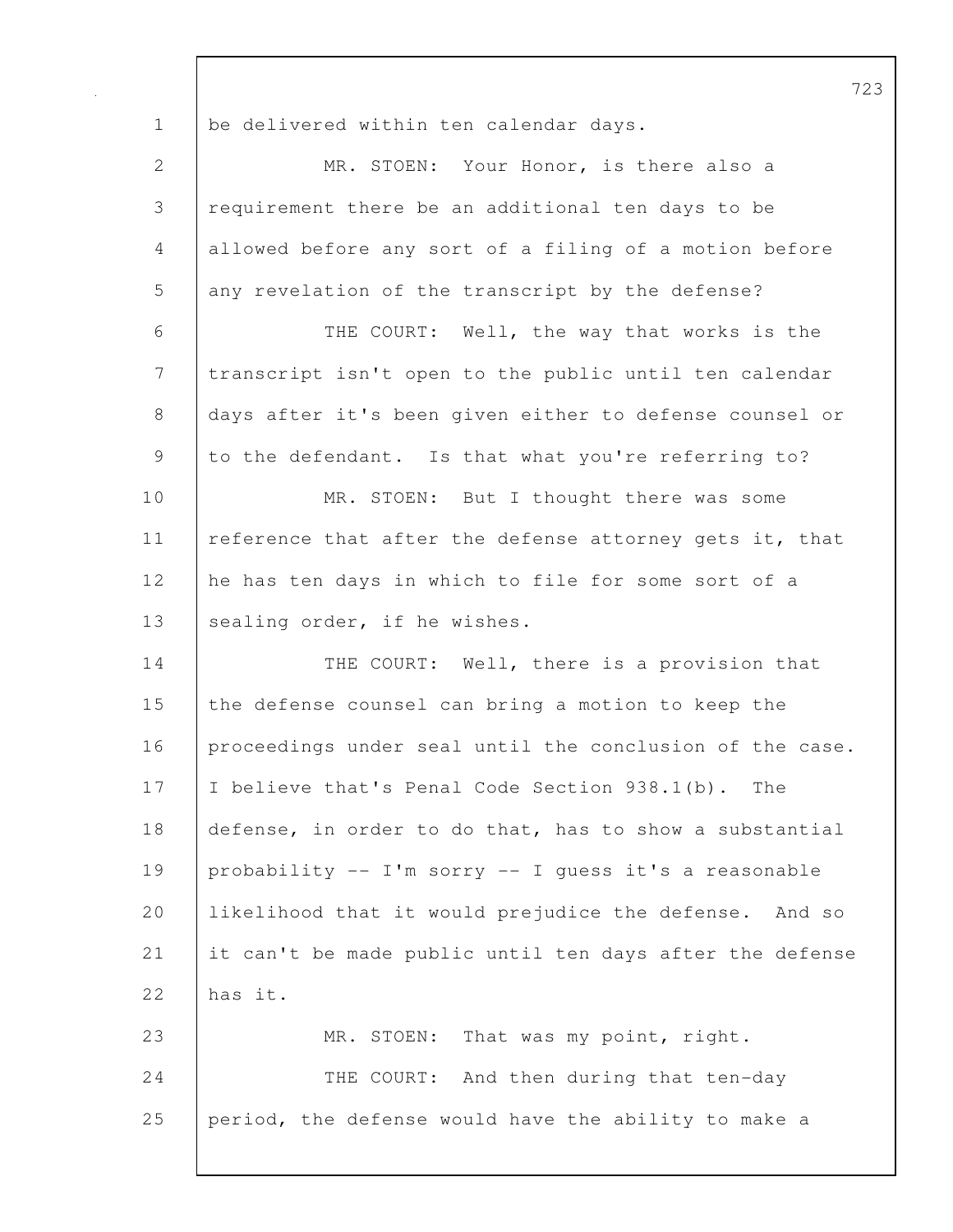724 1 | motion to further keep it sealed. 2 And are you asking or requesting that I issue 3 a warrant based on the indictment? 4 MR. STOEN: Yeah, I'm required the law 5 either -- if the defendant was in custody, you would 6 have to remand him, but he's not in custody. But I am 7 | required to ask for a bench warrant. And, according to 8 the bail schedule, the bench warrant in this case would 9 be \$300,000 for Penal Code 187, second degree, and an 10 additional \$25,000 under 12022(b), use of a dangerous 11 weapon. 12 THE CLERK: Is that a request for an arrest 13 warrant? 14 THE COURT: Well, that is an arrest warrant. 15 It's a bench warrant or an arrest warrant. And I'm 16 actually going to set it at 300 because the indictment 17 doesn't include -- 18 | MR. STOEN: That's fine, Your Honor. 19 THE COURT: -- the weapon allegation. 20 MR. STOEN: Your Honor, I would request that 21 the Court order that the grand jury exhibits be ordered 22 into the custody of the District Attorney's Office 23 pending further proceedings. 24 THE COURT: Okay. I will do that. The 25 exhibits are to be turned over to the DA pending further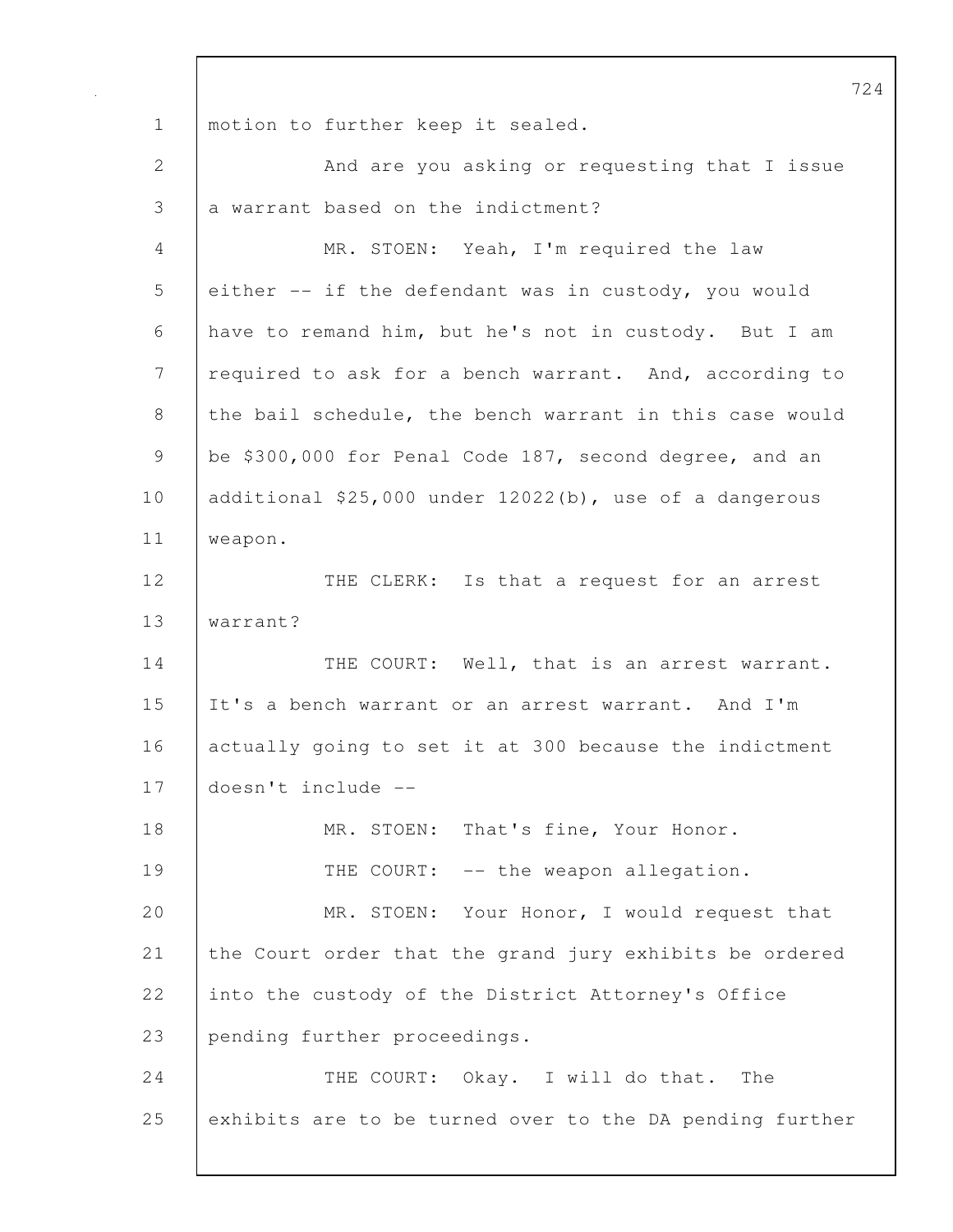| $\mathbf 1$    | proceedings, and he's charged with keeping them safe.    |
|----------------|----------------------------------------------------------|
| 2              | I know that the DA has instructed, but since I           |
| $\mathfrak{Z}$ | wasn't present, I want to just reiterate a couple of     |
| $\overline{4}$ | things: One, the law provides that every grand juror     |
| 5              | must keep secret all evidence adduced before the grand   |
| 6              | jury or anything he or she or any other grand juror may  |
| $\overline{7}$ | have said or in what manner he or she or any other grand |
| $8\,$          | juror may have voted on a matter before them and, by     |
| 9              | law, it is a misdemeanor to violate such secrecy of the  |
| 10             | grand jury room or to disclose the finding of an         |
| 11             | indictment until the defendant has been arrested.        |
| 12             | Although under certain circumstances a Court             |
| 13             | may require a grand juror to disclose testimony given    |
| 14             | before the grand jury, a grand juror cannot be           |
| 15             | questioned for anything he or she may say or for any     |
| 16             | vote he or she may give in the grand jury relative to a  |
| 17             | matter legally pending before the grand jury.            |
| 18             | And I think actually that's all that I have to           |
| 19             | say at this time. I know that the prosecutor has         |
| 20             | instructed you throughout this proceeding outside the    |
| 21             | Court's presence. So at this point I'm going to          |
| 22             | discharge you from further duty.                         |
| 23             | Do you have a question?                                  |
| 24             | JURY FOREPERSON: I have two questions.                   |
| 25             | THE COURT:<br>Okay.                                      |
|                |                                                          |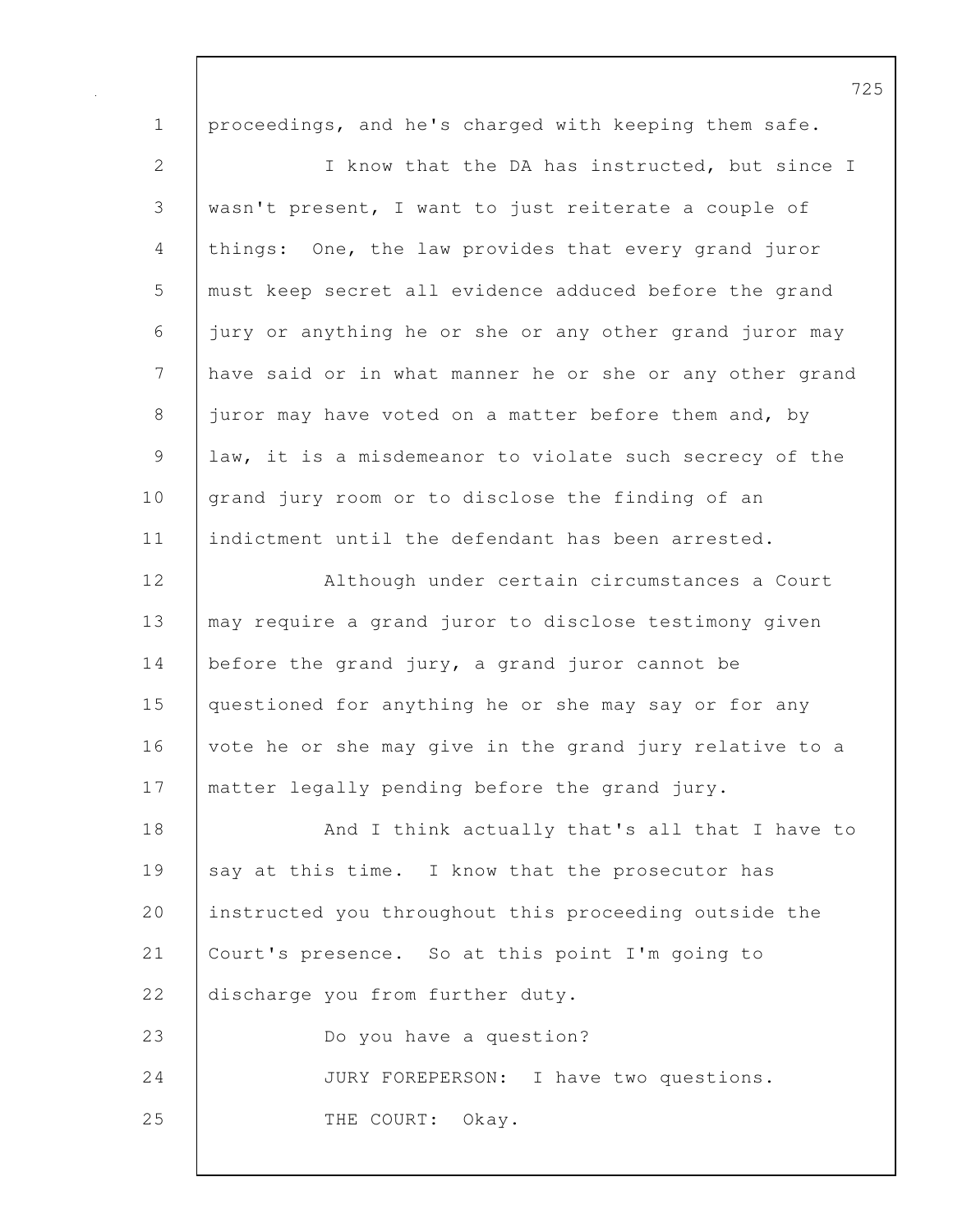726 1 JURY FOREPERSON: So my understanding is that 2 the court reporter has ten days to get the transcripts 3 turned in; correct? 4 THE COURT: Yes. 5 JURY FOREPERSON: And that the defendant has 6 up to ten days to request that that information -- 7 | THE COURT: Be sealed. 8 JURY FOREPERSON: Okay, good. 9 And then I'm also understanding there's a 10 | bench warrant that's going to be -- that has been 11 requested. 12 | THE COURT: Right. 13 JURY FOREPERSON: And we can't say anything 14 until that person has been arrested. 15 THE COURT: True, you can't mention the fact 16 of the indictment. But let me explain a couple of 17 | things appurtenant to your question. I think it might 18 ease a concern. Number one is that the ten days is for 19 the court reporter to get the transcript under seal to 20 the Court. Okay? 21 | JURY FOREPERSON: Yes. 22 THE COURT: The defense counsel will be 23 provided with a copy of the transcript, and then he has 24  $\vert$  ten days after that to make a motion to request that the 25 grand jury proceedings be sealed throughout the case.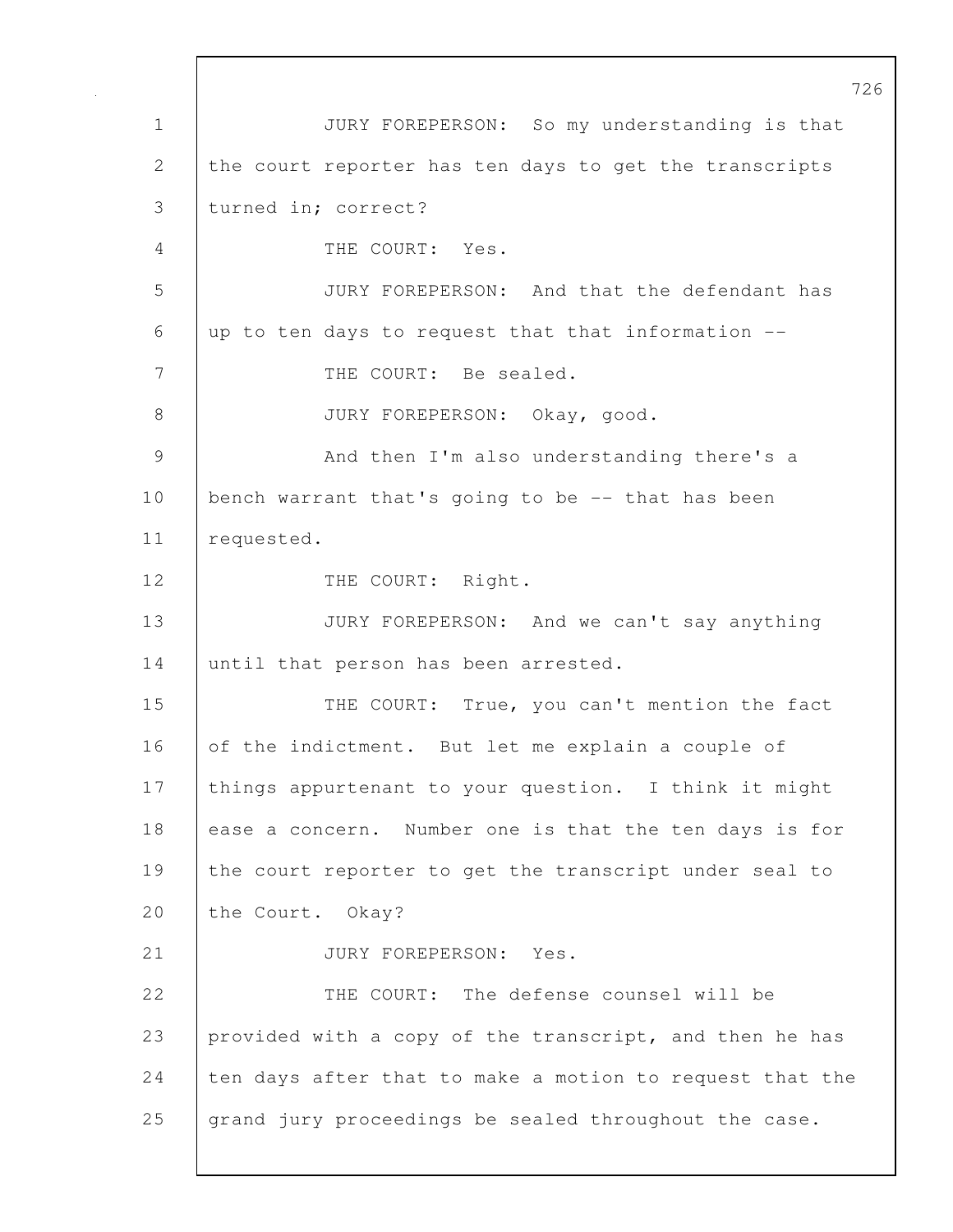|              | 72                                                       |
|--------------|----------------------------------------------------------|
| $\mathbf 1$  | So there's actually two ten-day periods in that.         |
| $\mathbf{2}$ | JURY FOREPERSON: Right.                                  |
| 3            | THE COURT: And the second ten-day period                 |
| 4            | doesn't begin to run until the defendant or his counsel  |
| 5            | have been given a copy of the sealed transcript.         |
| 6            | The other thing is, although I'm issuing a               |
| 7            | warrant, which is the conclusion of the indictment       |
| 8            | proceedings, that does not mean that they can't make an  |
| $\mathsf 9$  | arrangement for the defendant to appear in court without |
| 10           | the warrant having been executed. I don't know how       |
| 11           | that's going to take place. But in an instance like      |
| 12           | this, given that it's seven years after the alleged act, |
| 13           | I will assume that the DA and the defense counsel can be |
| 14           | in contact and arrange a time for the defendant to       |
| 15           | appear in court.                                         |
| 16           | MR. STOEN: That's a fair assumption. That's              |
| 17           | a fair assumption.                                       |
| 18           | THE COURT: Okay. Does that get at what you               |
| 19           | were asking?                                             |
| 20           | JURY FOREPERSON: Well, I quess -- if my                  |
| 21           | understanding is correct about if -- is it likely that   |
| 22           | that arrest will be made with -- within or before that   |
| 23           | 20-day period? Because didn't you also say once the      |
| 24           | person's been arrested, that we are no longer sworn to   |
| 25           | secrecy?                                                 |
|              |                                                          |

 $\mathbf I$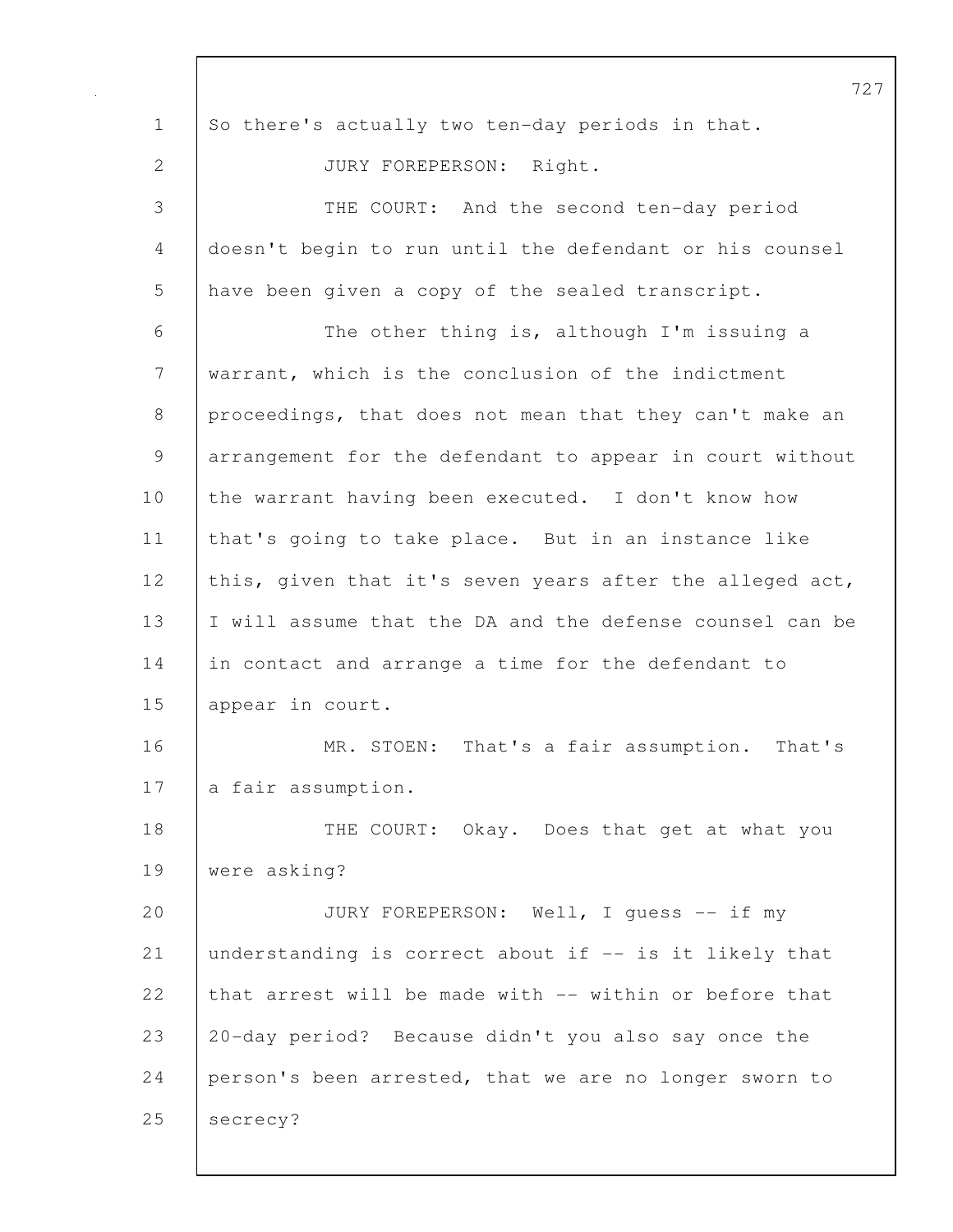728 1 THE COURT: About the fact of the indictment. 2 You're still essentially sworn to secrecy with respect 3 to how people voted, what they said to each other, the 4 information that was presented to the grand jury and the 5 evidence that was presented to the grand jury. That 6 remains private unless and until a court orders the 7 disclosure of some part of that in a subsequent hearing, 8 which isn't really likely to happen. 9 So the thing that you can reveal once the 10 defendant has been arrested or appeared in court and 11 | been arraigned is the fact of the indictment. 12 **JURY FOREPERSON:** Who it was and what the 13 charges were. 14 | THE COURT: Right. 15 JURY FOREPERSON: Because we'll have heard 16 that in court. 17 | THE COURT: Right. It will then be 18 essentially a public record that a charge has been filed 19 by indictment, what the charge is and, you know, who was 20 charged. That's what will be made public. 21 JURY FOREPERSON: And my second and final 22 question, I hope, is: That is our stack of personal 23 documents. Am I responsible for -- 24 MR. STOEN: No, our job is to retrieve that 25 and shred it.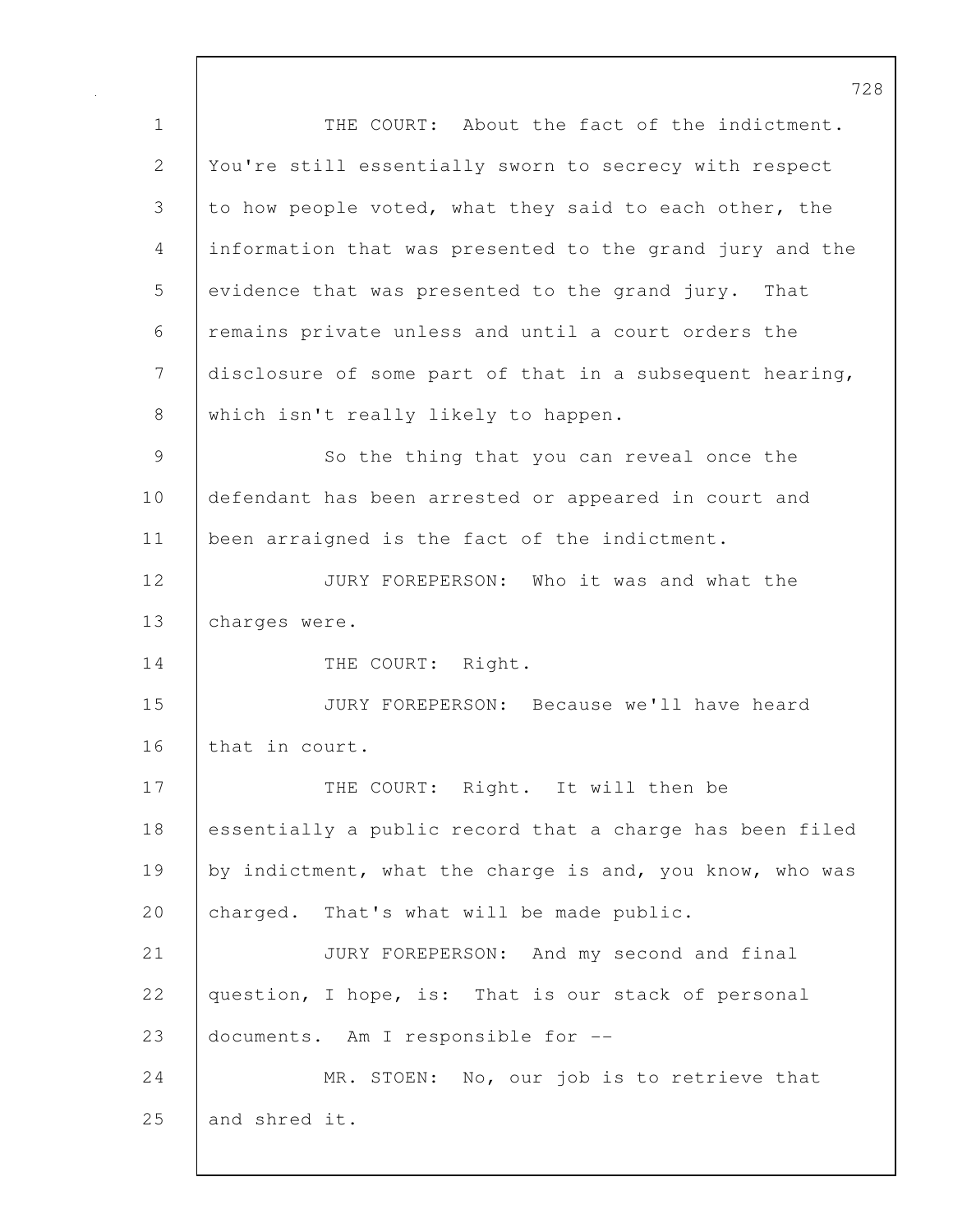1 | THE COURT: So in a typical jury proceeding 2 where we have a trial, jurors are allowed to, and some 3 instances encouraged to take notes as the proceeding 4 progresses, but it's with an instruction that we give 5 that at the end of the proceeding their notes will be 6 collected and destroyed. And that's appropriate for 7 private notes in this.

8 The record of the proceeding will be the court 9 | reporter's record, and that will be essentially the only 10 record of the proceeding, other than the exhibits which 11 you received into evidence, which are being turned over 12 to the prosecution.

13 JURY FOREPERSON: Thank you.

14 THE COURT: Is there anything else I can 15 answer before I dismiss you?

16 So this will exempt you from jury service for 17 the remainder of this year and all of next year, unless 18 you want to come in and volunteer, which you can do.

19 | And I do want to thank you on behalf of all 20 the judges of the court for the time and effort that you 21 put in on this. Again, this is the first time in my 22 tenure, I've been on the bench since October of 2005, 23 and we have not convened a criminal grand jury in that 24 time and I have had no experience with that in the rest 25 of my career spanning almost 40 years. So it is an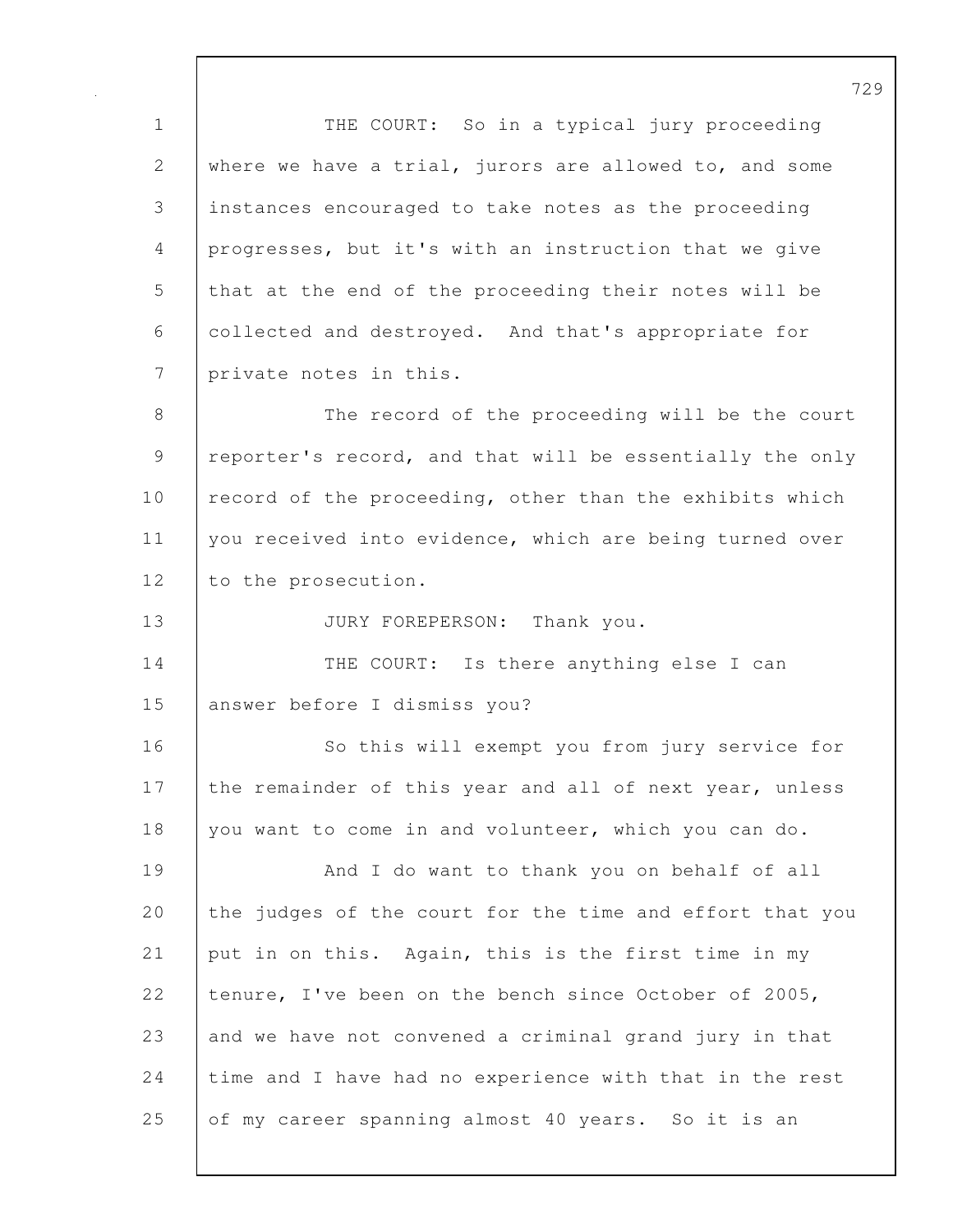730 1 important function, it's a rare function, and we all 2 appreciate the service that you performed to the 3 criminal justice system. 4 And so I'm going to excuse you from further 5 attendance and thank you. I do want you to know that we 6 are going to be issuing some payment for services, I 7 believe it's at a rate of \$40 a day, and then you're 8 | also entitled to your mileage. 9 Sir. 10 A JUROR: I just kind of think I could speak 11 for everybody here thanking you for making the effort to 12 come up here for us rather than having us all go down 13 there and try to find parking. That was very thoughtful 14 and kind, and I don't think anybody would deny that we 15 appreciate it. 16 THE COURT: Okay. Well, you know, it's the 17 least we can do. I notice the air conditioning is less 18 than perfect in here and I know it's been a warm, you 19 know, couple of weeks. Normally when I -- or not 20 normally, but occasionally when I do jury trials in my 21 Department H, which is the top of the building, it 22 Sometimes get's quite hot; I put up pictures of snow 23 covered mountains to distract the jury from the fact 24 that it's close to 90 degrees. But, really, thanks a 25 lot for the effort you put in, and it's the least we can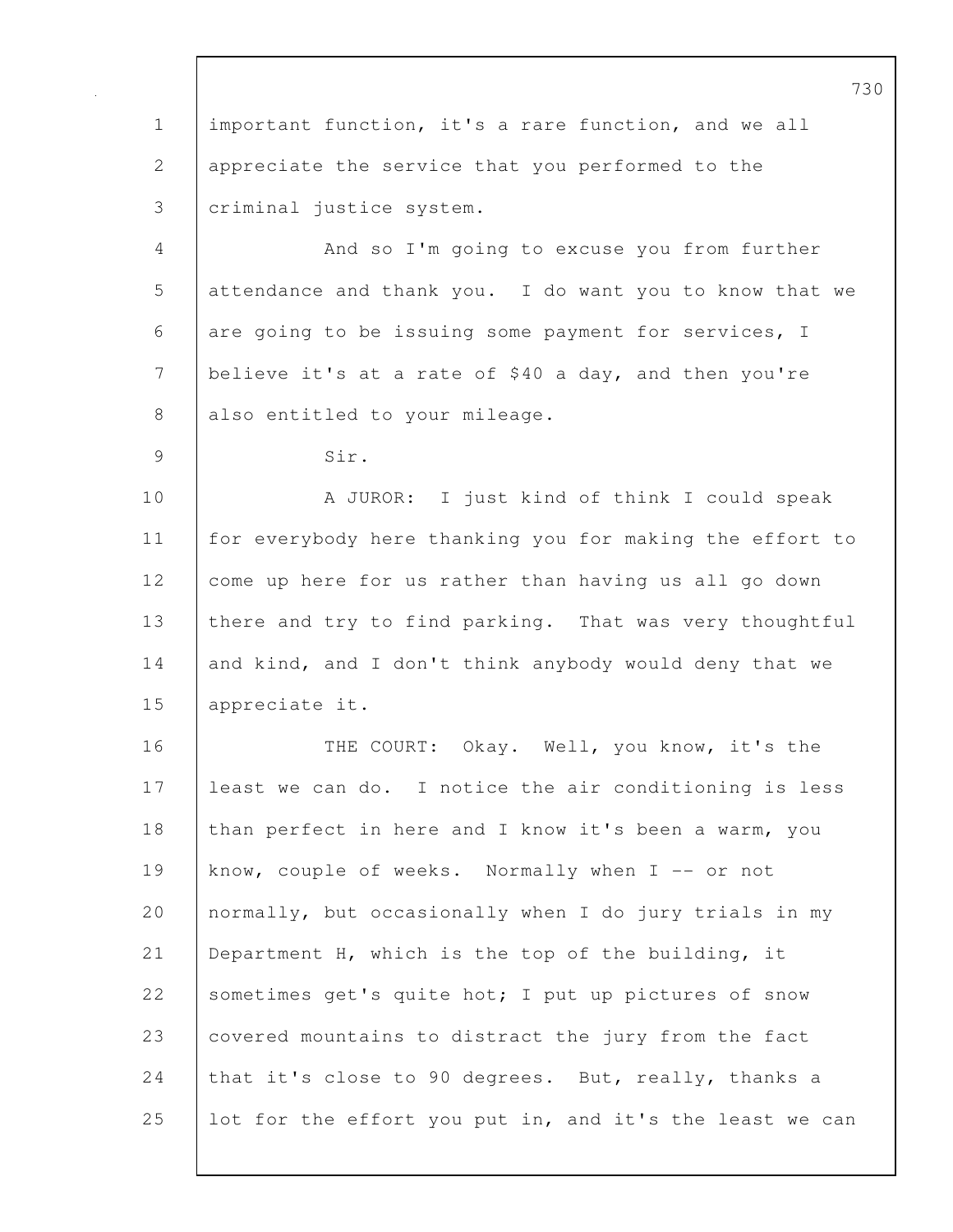1 do to come up and take the indictment. 2 MR. STOEN: Thank you, Your Honor. 3 THE COURT: Thank you very much for your 4 service. Thank you, Foreperson. I know this is 5 probably a bit more of a responsibility than you may 6 have anticipated when you agreed to do it. 7 JURY FOREPERSON: Thank you. 8 | THE COURT: Thank you all for your time, and 9 you are dismissed. 10 (Proceedings concluded.)  $-$